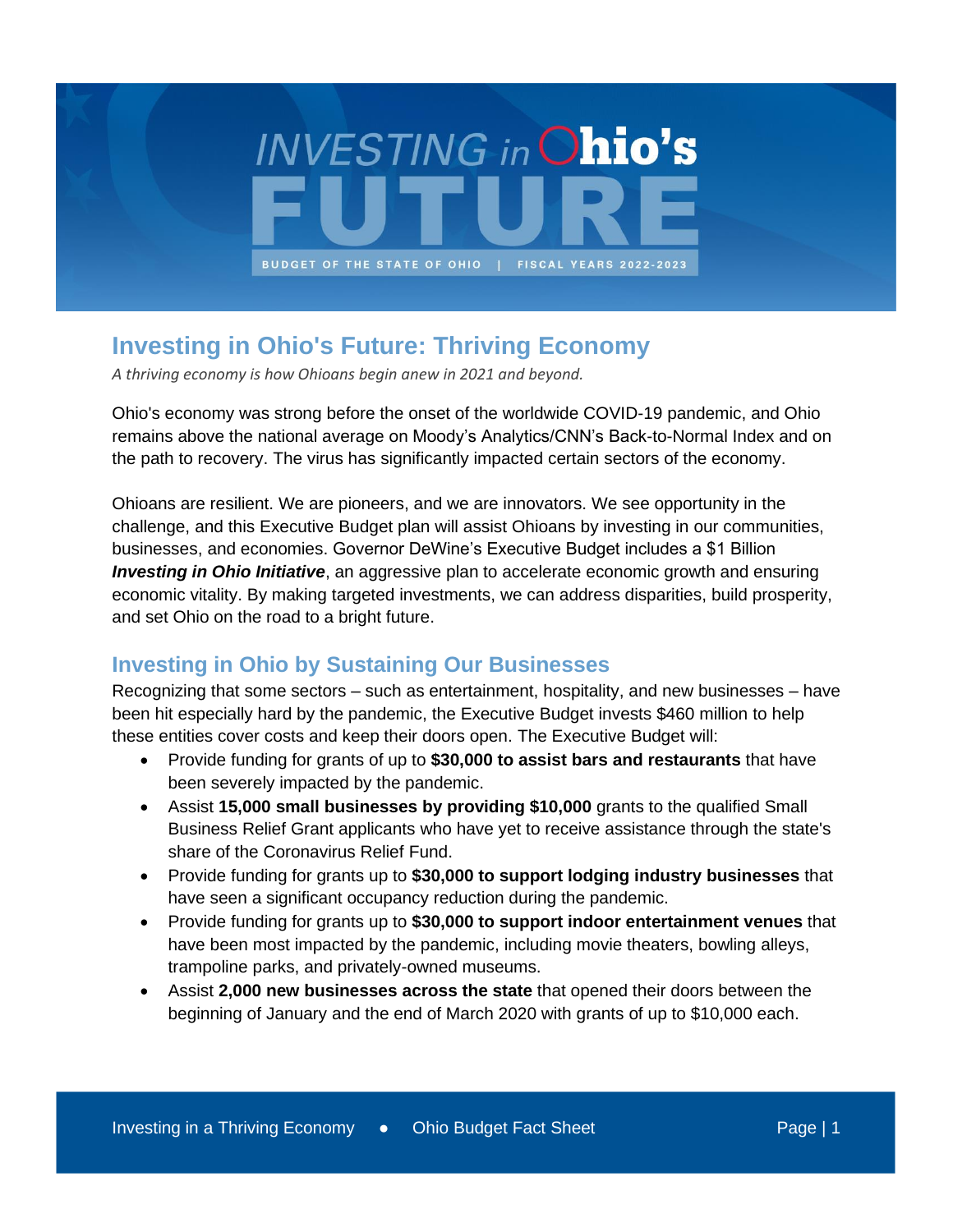

These critical grants will help our newest entrepreneurs make it through this challenging time.

### **Investing in Ohio by Enhancing our Communities**

Through a nearly half-billion-dollar investment, we are supporting key infrastructure projects and the development and adoption of a more robust broadband network in communities throughout the state. The Executive Budget will:

- **Invest \$250 million** to provide grants to expand broadband access throughout Ohio, with the goal of ensuring that all households have the basic connectivity necessary to support children's homework, a job search, or online training.
- **Invest \$200 million** to provide up to **\$2.5 million** in grants to pay for infrastructure projects in communities.

## **Investing in Ohio by Telling Ohio's Story**

Whether looking for a place to call home, receive an education, take a vacation, or start or advance your career, we want people living in and outside of Ohio to know they will find their future here. This budget will invest **\$50 million** in a national marketing campaign to drive 3 billion impressions across broadcast tv, connected tv, digital and social media, paid search, and limited radio and print advertisements promoting Ohio as the ideal place to live, learn, work, and play.

## **Investing in Ohio by Growing a Skilled Workforce**

We are investing in programs to help tens of thousands of Ohioans upskill and find success in new careers and ensure businesses can access the talent needed in today's economy. While assisting Ohioans in accessing high-demand, quality-wage careers, these initiatives also ensure businesses have access to the talent needed in today's economy and make targeted workforce investments in rural and urban parts of the state. The Executive Budget will:

- **Fund an additional 5,000 technology-focused credentials** through the TechCred Program (including the Individual Microcredential Assistance Program) in Fiscal Year 2021 (\$5 million) and an additional 45,000 credentialed individuals in the next biennium (**\$25 million** in both Fiscal Years 2022 and 2023).
- **Invest \$15 million** to support targeted workforce investments in economically distressed rural and urban communities. This program partners with businesses, communities, organizations, and educational institutions throughout Ohio to establish and expand programs that help Ohioans reskill and pursue new, in-demand employment opportunities.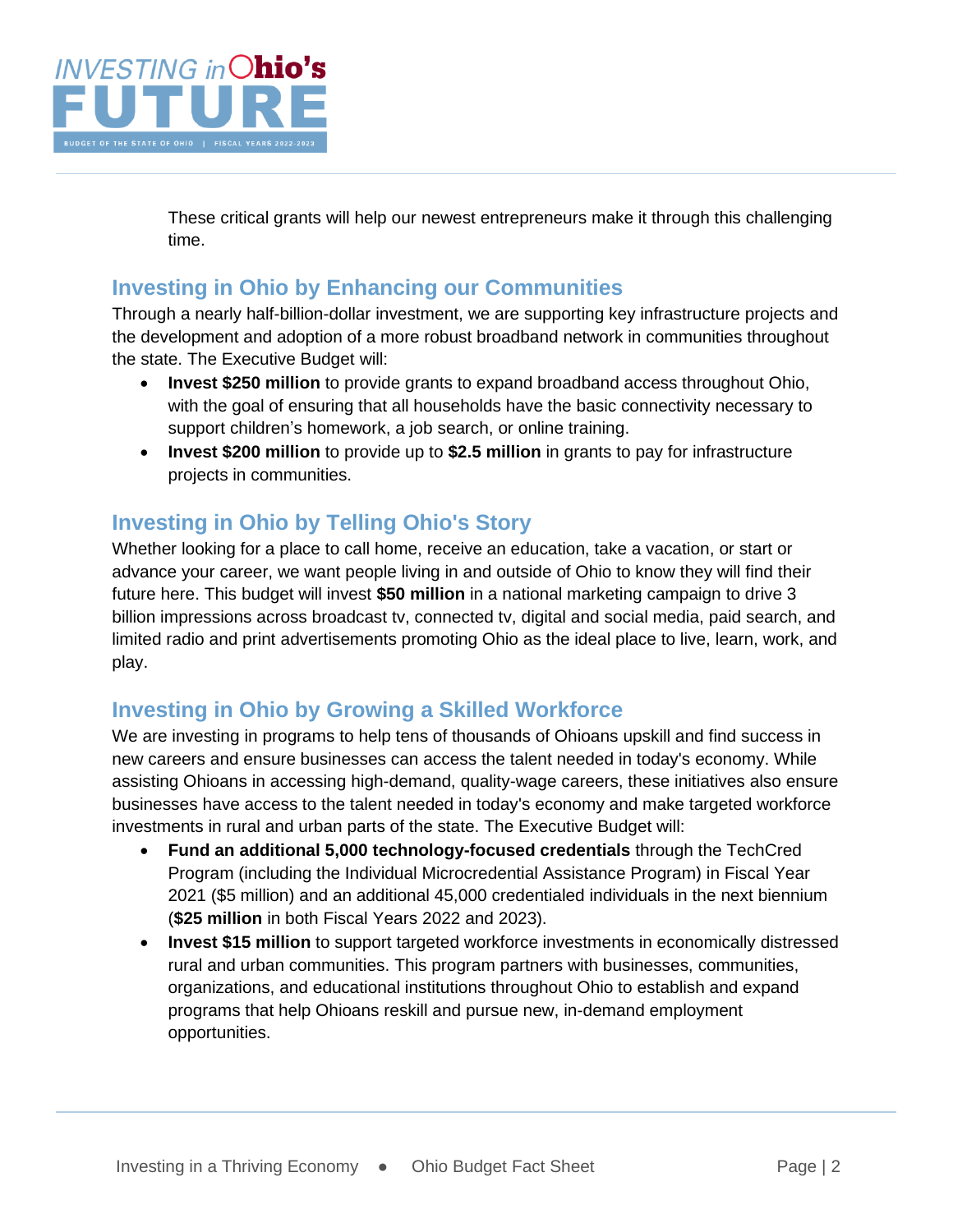

- **Invest \$16 million** with the goal of helping high school students earn 70,000 workforce credentials each year. An additional \$25 million investment is recommended to aid schools in offering new and high-demnad credentials to students.
- **Expand Ohio to Work** to help Ohioans facing job loss connect with a career coach, supportive services, and rapid re-training to become employed in an in-demand job.
- **Fund the Industry Sector Partnership Grant** to support partnerships among business, schools, training providers, and community leaders, strengthening the local workforce.
- **Continue** to support and expand successful programs like the Export Internship, Diversity & Inclusion Internship, and Choose Ohio First. The Export Internship and the Diversity and Inclusion Internship programs will provide opportunities to 690 individuals across the biennium. Choose Ohio First will provide 2,000 new scholarships in addition to the 3,375 total scholarships in the 2019-2020 Academic Year.
- **Guarantee** that every student in Ohio has access to computer science education.

#### **Transforming the Unemployment Insurance System**

Ohio's unemployment insurance system needs to be modernized to better serve Ohioans. In the short term, Ohio will use federal funds to administer and provide additional call center support for Ohioans who receive unemployment insurance benefits and pandemic unemployment assistance through this crisis. The Executive Budget will invest more than **\$10 million** to modernize the unemployment insurance tax, benefits, and appeals systems to allow Ohio Job and Family Services (ODJFS) to provide a more efficient administration of the unemployment insurance program in the future.

### **Expanding Access to Affordable Childcare**

The Executive Budget will ease the burden on low-income working parents and caregivers who struggle to provide adequate childcare. By raising family initial income eligibility requirements from 130 percent to 138 percent of the Federal Poverty Level (FPL), and 150 percent FPL for special needs children, more children will receive the care, supervision, and developmental opportunities they need.

### **Supporting K-12 Learning**

As Ohio recovers from the pandemic, we must catch up kids who were left behind during school closures and continue to support students with the most need. Investing in children allows us to strengthen our future workforce and economy. In the Fiscal Years 2022 and 2023 budget recommendation, the Ohio Department of Education will disburse more than **\$13.1 billion** to schools and districts across the state to support Ohio's 1.7 million schoolchildren. This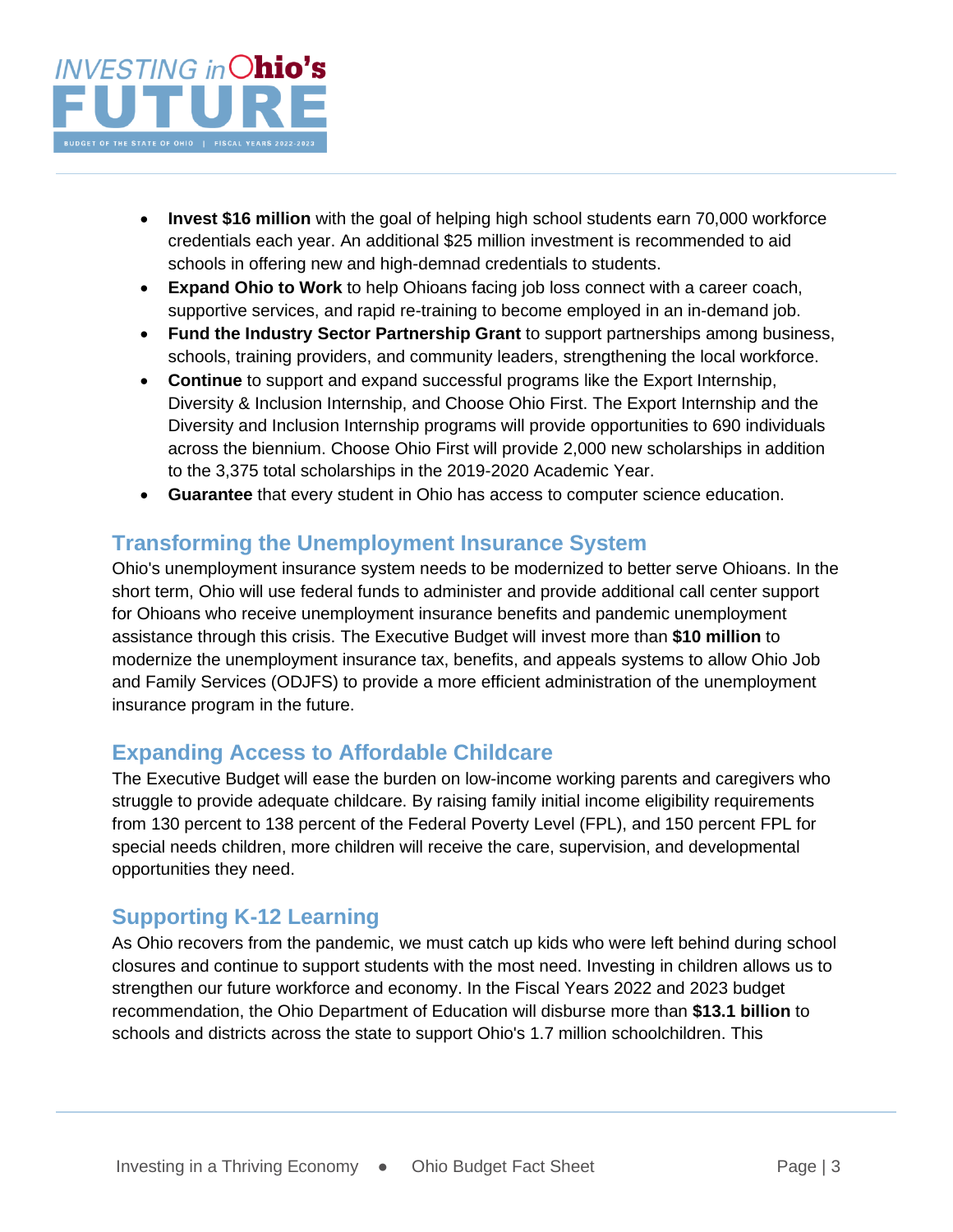

investment includes **\$1.1 billion** in Student Wellness and Success Funds, adding \$100 million to this program in each year, to help schools and districts continue partnerships with local organizations for programming to meet students' social and emotional needs. Additionally, \$125 million in foundation funding to schools and districts will also be restored in Fiscal Years 2022- 2023.

The Executive Budget also will appropriate over **\$2 billion** of additional federal funding provided in the recent stimulus package to give kids access to the learning opportunities they have missed out on because of the pandemic. To help kids catch up, schools and districts will develop extended learning and learning recovery plans. Schools and districts will partner with community organizations to deliver extended learning and activities to targeted student populations.

Additionally, \$1.6 billion in federal funding will support child nutrition programs, including the National School Lunch, National School Breakfast, and Child and Adult Food. These programs reimburse schools, childcare centers, after-school programs, and adult day centers for providing nutritious meals and snacks that contribute to the health and wellness of children, older adults, and chronically disabled persons.

The recommended Fiscal Years 2022-2023 funding levels allow the Department to leverage state and federal funds to promote high-quality professional development and school improvement initiatives. This includes targeted support for students with disabilities, literacy improvement, social and emotional learning, and promoting the use of data to improve learning for all students. The budget promotes local partnerships, which are essential to student success and school improvement.

To encourage and identify high-quality charter schools, the Executive Budget will increase the Quality Community School Support Fund to **\$54 million** per year. To access these funds, charter schools must meet several academic, good-standing, and financial criteria set forth by the Department. These funds will help successful charter schools build the capacity to serve more Ohio students.